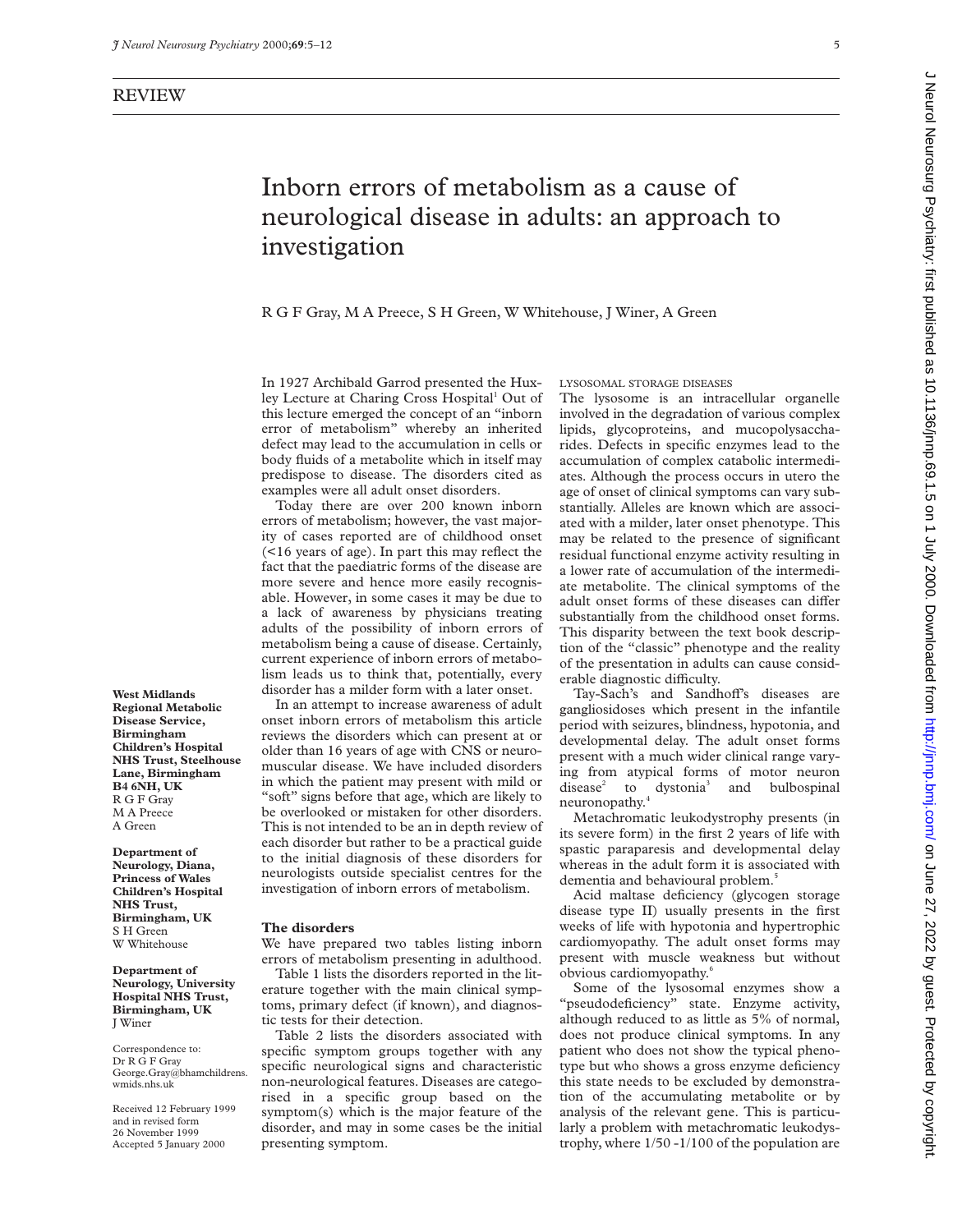*Table 1 Inherited metabolic disorders with adult onset forms* ŀ

| Disease                                                                                     | Clinical symptoms                                                                                                                                                                                                                                                                                                                            | Tests                                                                                      |
|---------------------------------------------------------------------------------------------|----------------------------------------------------------------------------------------------------------------------------------------------------------------------------------------------------------------------------------------------------------------------------------------------------------------------------------------------|--------------------------------------------------------------------------------------------|
|                                                                                             | Lysosomal storage diseases                                                                                                                                                                                                                                                                                                                   |                                                                                            |
| Acid maltase deficiency                                                                     | Muscle weakness, respiratory difficulty                                                                                                                                                                                                                                                                                                      | Lymphocyte $\alpha$ -glucosidase                                                           |
| Fabry's disease                                                                             | Peripheral nerve pain (±renal<br>failure±angiokeratoma±cardiomyopathy), stroke-like<br>episodes                                                                                                                                                                                                                                              | Leucocyte $\alpha$ -galactosidase A                                                        |
| Gaucher's disease type III                                                                  | Horizontal supranuclear gaze defect, developmental<br>delay, hydrocephalus, skeletal abnormalities,<br>psychosis                                                                                                                                                                                                                             | Leucocyte $\beta$ -glucosidase, bone marrow aspirate                                       |
| GM1 gangliosidosis                                                                          | (i) Extra pyramidal signs, flattening of vertebral<br>bodies, normal cognitive function, sometimes with<br>psychosis                                                                                                                                                                                                                         | Leucocyte $\beta$ -galactosidase, urine oligosaccharides                                   |
| GM2 gangliosidosis (Tay Sach's and Sandhoff's<br>disease)                                   | (i) Lower motor neuron disease with onset 20–40 y,<br>pyramidal signs, and cerebellar degeneration<br>(ii) Atypical amyotropic lateral sclerosis                                                                                                                                                                                             | Leucocyte total, hexosaminidase, and<br>hexosaminidase A                                   |
| Krabbe's leukodystrophy                                                                     | Pes cavus, hemiparesis, spastic tetraparesis,<br>leukodystrophy                                                                                                                                                                                                                                                                              | Leucocyte $\beta$ -galactocerebrosidase                                                    |
| Metachromatic leukodystrophy                                                                | Loss of cognitive function or behavioural<br>abnormalities, neuromuscular weakness with<br>impaired nerve conduction, leukodystrophy                                                                                                                                                                                                         | Leucocyte arylsulphatase A (the pseudodeficiency<br>state must be excluded)                |
| Sialidosis (mucolipidosis type I)                                                           | Type I<br>Visual defect with lens or corneal opacity, ataxia,<br>myoclonus, generalised seizures sometimes with<br>nystagmus, ataxia<br>Type II<br>Dementia±cherry red spot<br>Myoclonus, blindness, cherry red spot, dysmorphic<br>features, angiokeratoma.                                                                                 | Urine oligosaccharides, fibroblast $\alpha$ -neuraminidase                                 |
| Niemann-Pick's disease type C                                                               | Psychomotor retardation leading to dementia, ataxia<br>with dystonia                                                                                                                                                                                                                                                                         | Bone marrow aspirate, fibroblast cholesterol uptake<br>and staining.                       |
|                                                                                             | Amino acid disorders                                                                                                                                                                                                                                                                                                                         |                                                                                            |
| Arginase deficiency                                                                         | Disorientation, coma                                                                                                                                                                                                                                                                                                                         | Plasma and urine amino acids, plasma ammonia (1<br>h postprandial).                        |
| Citrullinaemia                                                                              | Disorientation, restlessness, coma                                                                                                                                                                                                                                                                                                           | Plasma and urine amino acids, plasma ammonia (1<br>h postprandial).                        |
| Hartnup's disease                                                                           | Dementia, ataxia ±skin lesions.                                                                                                                                                                                                                                                                                                              | Plasma and urine amino acids                                                               |
| Homocystinuria (cystathionine<br>synthasedeficiency: classic form)                          | Occlusive cerebrovascular disease, dislocated lenses,<br>osteoporosis, psychiatric disturbances                                                                                                                                                                                                                                              | Urine homocystine, plasma homocystine and<br>methionine                                    |
| Homocystinuria (methylene<br>tetrahydrofolatereductase deficiency remethylation<br>defect). | Parasthaesia, hallucinations, tremor, withdrawal,<br>mental retardation, limb weakness, memory loss                                                                                                                                                                                                                                          | Urine homocystine, plasma homocystine and<br>methionine                                    |
| Hyperornithinaemiawith gyrate atrophy of the<br>retina                                      | Gyrate atrophy of choroid and retina                                                                                                                                                                                                                                                                                                         | Plasma and urine amino acids (ornithine)                                                   |
| Ornithine transcarbamylase deficiency                                                       | Behavioural disturbances, comatose episodes, sleep<br>disorders                                                                                                                                                                                                                                                                              | Plasma ammonia (1 h postprandial) plasma amino<br>acids, urine amino acids and orotic acid |
| Organic acid disorders                                                                      |                                                                                                                                                                                                                                                                                                                                              |                                                                                            |
| Fatty acid oxidation defects                                                                | Muscle weakness, easy fatigability ±liver disease<br>±cardiomyopathy ±hypoglycaemia                                                                                                                                                                                                                                                          | Urine organic acids (fasting)                                                              |
| Glutaric aciduria type 1                                                                    | Dystonia±hypoglycaemia, may present with a<br>Reye-like syndrome                                                                                                                                                                                                                                                                             | Urine organic acids, blood spot acyl carnitines                                            |
| Propionic acidaemia                                                                         | Chorea and dementia, recurrent vomiting                                                                                                                                                                                                                                                                                                      | Urine organic acids, blood spot acyl carnitines                                            |
|                                                                                             | Peroxisomal disorders                                                                                                                                                                                                                                                                                                                        |                                                                                            |
| X linked adrenoleukodystrophy                                                               | (i) Onset 20-30 y in males, gait disturbance, spastic<br>paraparesis, intellectual function usually intact,<br>impotence±Addison's disease, occasionally cerebral<br>symptoms may occur, eg dementia and psychosis.<br>(ii) Onset >30 y in females, spastic paraparesis,<br>vibratory sense loss, long tract signs, peripheral<br>neuropathy | Plasma very long chain fatty acids.                                                        |
| Electron transport chain disorders                                                          | Lactic acidaemias                                                                                                                                                                                                                                                                                                                            |                                                                                            |
| (i) mtDNA encoded                                                                           | NARP, MELAS, MERRF, Kearns-Sayre syndrome,<br>LHON                                                                                                                                                                                                                                                                                           | Blood or tissue mtDNA analysis                                                             |
| (ii) Nuclear DNA encoded                                                                    | Muscle weakness, multisystem disease                                                                                                                                                                                                                                                                                                         | CSF/plasma lactate, muscle biopsy for respiratory<br>chain assays                          |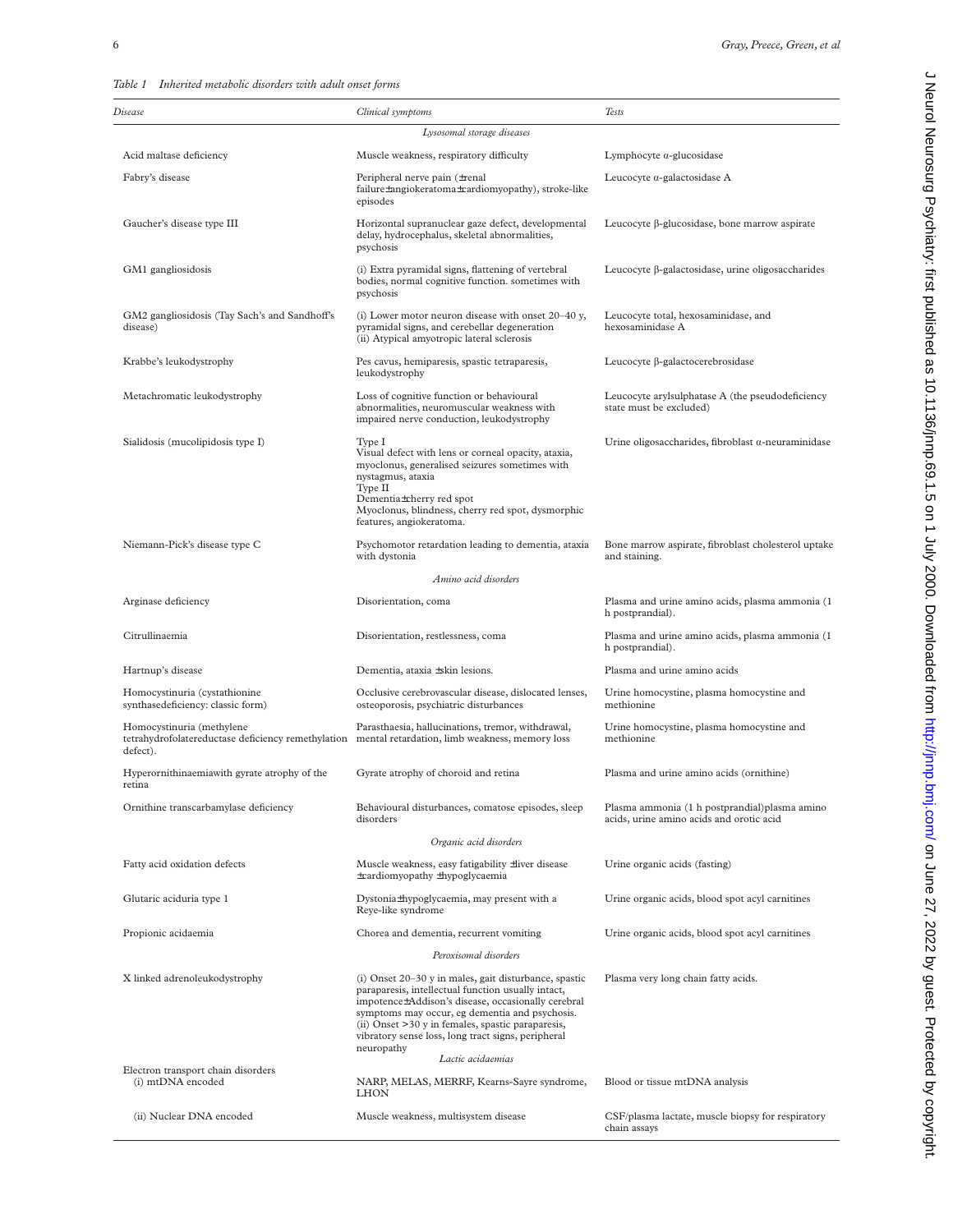*Table 1 Inherited metabolic disorders with adult onset forms (continued)*

| Disease                                                        | Clinical symptoms                                                                                                                                                           | Tests                                                                                                                            |  |
|----------------------------------------------------------------|-----------------------------------------------------------------------------------------------------------------------------------------------------------------------------|----------------------------------------------------------------------------------------------------------------------------------|--|
|                                                                | Disorders of the glycogenolytic and glycolytic pathway                                                                                                                      |                                                                                                                                  |  |
| Glycogen storage diseases                                      | Muscle weakness, cardiomyopathy, hepatomegaly,<br>hypoglycaemia, myopathy                                                                                                   | Muscle enzyme assays, but many of the glycogen<br>storage diseases can be diagnosed by leucocyte or<br>erythrocyte enzyme assays |  |
| Glycolytic pathway disorders                                   | Muscle weakness (second wind phenomenon),<br>exercise intolerance, myoglobinuria<br>$±$ haemolytic anaemia                                                                  | Muscle enzyme assays, but many of the glycolytic<br>disorders can be diagnosed by erythrocyte enzyme<br>assay                    |  |
| Other disorders                                                |                                                                                                                                                                             |                                                                                                                                  |  |
| Abetalipoproteinaemia                                          | Ataxia, retinitis pigmentosa                                                                                                                                                | Plasma cholesterol, blood film (acanthocytes),<br>lipoproteins                                                                   |  |
| Acaeruloplasminaemia                                           | Ataxia, retinal dystrophy±diabetes mellitus±presenile<br>dementia                                                                                                           | Plasma and urine copper, plasma iron and ferritin                                                                                |  |
| Adult polyglucosan body disease                                | Upper and lower motor neuron signs, sensory loss,<br>neurogenic bladder, dementia                                                                                           | Leucocyte glycogen brancher enzyme (some forms<br>may show normal muscle activity).                                              |  |
| Cerebrotendinous xanthomatosis                                 | Spasticity, ataxia, cataracts, tendon xanthomas                                                                                                                             | Urine bile alcohols                                                                                                              |  |
| Hereditary vitamin E deficiency                                | Tremor, ataxia, head titubation, loss of vibration<br>sense.                                                                                                                | Plasma vitamin E, plasma cholesterol and<br>triglycerides                                                                        |  |
| Homocystinuria and methylmalonic aciduria<br>(combined defect) | Megaloblastic anaemia, dystonia                                                                                                                                             | Urine organic acids and homocystine                                                                                              |  |
| Juvenile Batten's disease                                      | Seizures, visual loss, dementia                                                                                                                                             | Skin or rectal biopsy for histological analysis, DNA<br>analysis for the common mutation                                         |  |
| Kuf's disease                                                  | Type A<br>Progressive myoclonic epilepsy<br>Type B<br>Motor problems, psychosis, dementia                                                                                   | Skin or rectal biopsy for histological analysis                                                                                  |  |
| Lesch-Nyhan syndrome                                           | Some forms may present late with choreiform<br>movements, dysarthria $\pm$ renal problems                                                                                   | Plasma urate and urine, urate/creatinine                                                                                         |  |
| Porphyrias                                                     | Limb, neck, and chest pain, muscle weakness, sensory<br>loss, seizures, behavioural abnormalities±abdominal<br>symptoms±photosensitivity                                    | Urine delta amino laevulinic acid and<br>porphobilinogen, urine and fecal porphyrins                                             |  |
| Pyridoxine responsive seizures                                 | Persistent seizures responsive to pyridoxine                                                                                                                                | In vivo pyridoxine response test: primary defect not<br>known                                                                    |  |
| Refsum's disease                                               | Retinitis pigmentosa, peripheral polyneuropathy,<br>cerebellar ataxia                                                                                                       | Plasma phytanic acid                                                                                                             |  |
| Segawa disease                                                 | Cyclical dystonia                                                                                                                                                           | Levodopa trial (some forms have a defect in<br>biopterin metabolism)                                                             |  |
| Sjogren-Larrson syndrome                                       | Spastic tetraplegia ±ichthyosis, mental retardation                                                                                                                         | Fibroblast fatty alcohol, oxidoreductase assay                                                                                   |  |
| Wilson's disease                                               | Dysarthria, loss of coordination of voluntary<br>movements, pseudobulbar palsy, parkinsonian<br>features, renal failure, liver disease, Kayser-Fleischer<br>rings, dementia | Urine copper (pre and postpenicillamine)<br>Plasma copper and caeruloplasmin                                                     |  |

*Table 2 Symptom groups associated with adult onset inborn errors of metabolism*

| Disorder                                                                                                                                                                       | Other symptoms                                                                                                                                                                                      | Tests                                                                                                                                                               |
|--------------------------------------------------------------------------------------------------------------------------------------------------------------------------------|-----------------------------------------------------------------------------------------------------------------------------------------------------------------------------------------------------|---------------------------------------------------------------------------------------------------------------------------------------------------------------------|
|                                                                                                                                                                                | Muscle weakness or exercise intolerance                                                                                                                                                             |                                                                                                                                                                     |
| Fatty acid oxidation defects                                                                                                                                                   | $\pm$ Cardiomyopathy $\pm$ hypoglycaemia $\pm$ liver<br>disease±myoglobinuria                                                                                                                       | Urine organic acids (fasting)                                                                                                                                       |
| Glycolytic pathway disorders                                                                                                                                                   | ±Anaemia ±liver disease, muscle weakness<br>±cardiomyopathy±endocrinological disorders±ptosis                                                                                                       | Red cells or muscle biopsy for enzyme assays                                                                                                                        |
| Glycogen storage diseases<br>(a) Type II (acid maltase deficiency)<br>(b) Type III (Cori's disease)<br>(c) Type V (McArdle's disease)<br>(d) Phosphorylase b kinase deficiency | $\pm$ Respiratory difficulties due to diaphragmatic<br>weakness<br>History of early hypoglycaemia and hepatomegaly<br>Myoglobinuria, exercise intolerance, cramps<br>±Cardiomyopathy ±liver disease | Lymphocyte acid $\alpha$ -glucosidase<br>Leucocyte glycogen debrancher enzyme assay<br>Ischaemic exercise test<br>Erythrocyte or liver phosphorylase b kinase assay |
| Myoadenylate deaminase deficiency                                                                                                                                              | Note: most persons are asymptomatic                                                                                                                                                                 | Ischaemic exercise test (increased ammonia), muscle<br>biopsy for myoadenylate deaminase assay, blood for<br>DNA analysis for the common mutation.                  |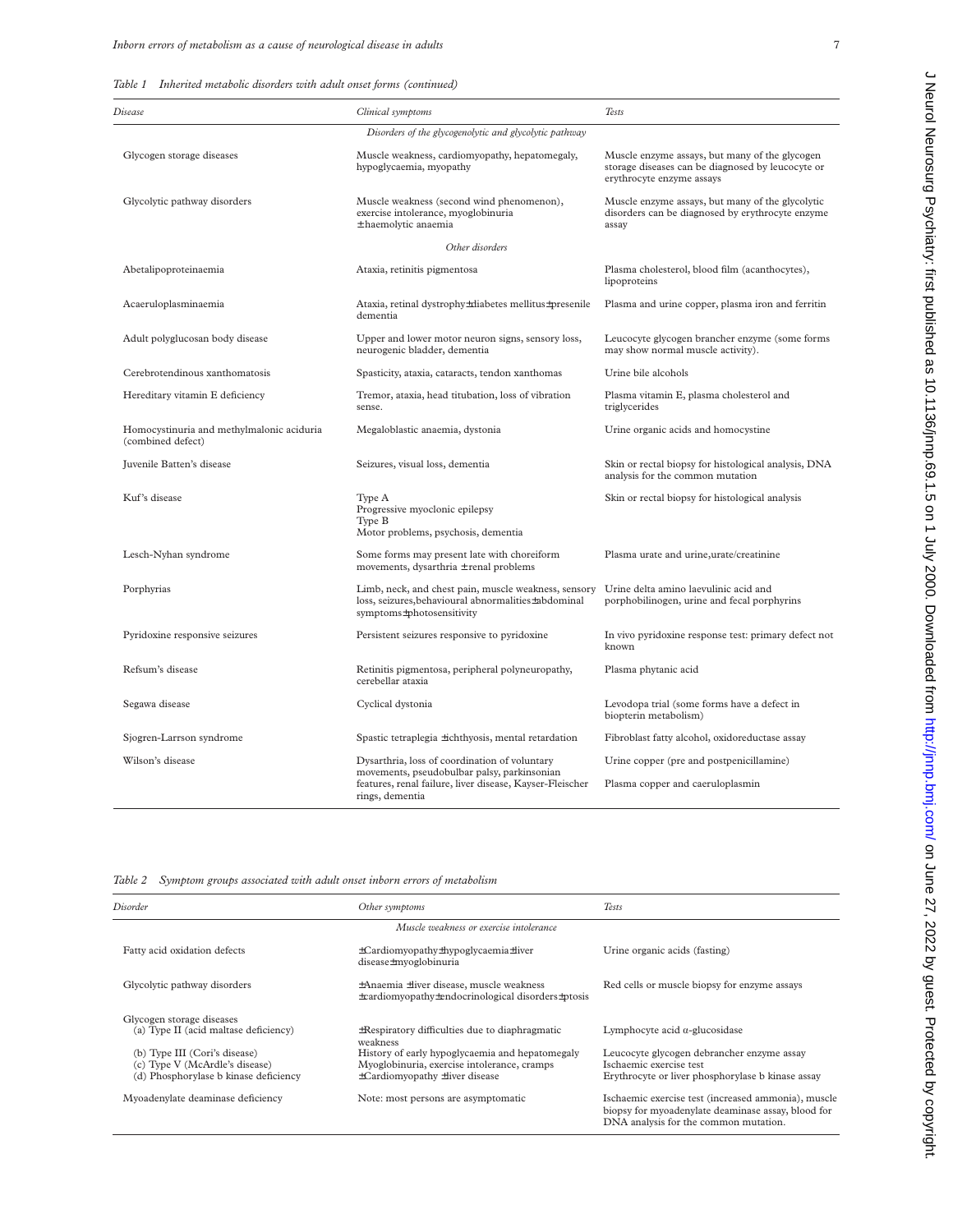*Table 2 Symptom groups associated with adult onset inborn errors of metabolism (continued)*

| Disorder                                                                                            | Other symptoms                                                                                                                                                                                                                                               | Tests                                                                                                         |
|-----------------------------------------------------------------------------------------------------|--------------------------------------------------------------------------------------------------------------------------------------------------------------------------------------------------------------------------------------------------------------|---------------------------------------------------------------------------------------------------------------|
|                                                                                                     | Motor neuron disease                                                                                                                                                                                                                                         |                                                                                                               |
| Adult polyglucosan storage disease                                                                  | Dementia, neurogenic bladder, sensory loss                                                                                                                                                                                                                   | Leucocyte glycogen brancher assay (some forms may<br>show normal muscle activity).                            |
| GM2 Gangliosidosis (Tay-Sach's and Sandhoff's<br>disease)                                           | degeneration<br>Chorea and/or dystonia                                                                                                                                                                                                                       | Slow progressive disorder, pyramidal signs, cerebellar Leucocyte total hexosaminidase and hexosaminidase<br>A |
| Glutamic aciduria type 1                                                                            | $\pm$ Reye's syndrome<br>±Hypoglycaemia, slow progressive disorder, gait<br>disturbance, dysarthria                                                                                                                                                          | Urine organic acids<br>blood spot for acyl carnitines                                                         |
| GM2 Gangliosidosis (Tay-Sach's and Sandhoff's<br>disease)                                           | Slow progressive disorder                                                                                                                                                                                                                                    | Leucocyte total hexosaminidase and hexosaminidase<br>A                                                        |
| Lesch-Nyhan syndrome                                                                                | Renal stones                                                                                                                                                                                                                                                 | Plasma urate and urine, urate/creatinine ratio                                                                |
| Methylmalonic aciduria with homocystinuria                                                          | ±Anaemia                                                                                                                                                                                                                                                     | Urine organic acids and amino acids. urine, and<br>plasma homocystine.                                        |
| Niemann-Pick disease type C                                                                         | Supranuclear ophthalmoplegia, ataxia, psychomotor<br>retardation, dementia, splenomegaly                                                                                                                                                                     | Bone marrow aspirate fibroblast cholesterol<br>incorporation and staining                                     |
| Segawa disease                                                                                      | Diurnal variation of symptoms                                                                                                                                                                                                                                | Levodopa trial (some forms have a defect in<br>biopterin metabolism)                                          |
| Wilson's disease                                                                                    | Kayser-Fleischer rings, tliver disease ±dementia<br>±choreoathetosis ±renal failure                                                                                                                                                                          | Plasma copper and caeruloplasmin, urine copper<br>(pre and postpenicillamine), liver copper                   |
|                                                                                                     | Ataxia                                                                                                                                                                                                                                                       |                                                                                                               |
| Abetalipoproteinaemia                                                                               | Muscle weakness, fat malabsorption, retinitis<br>pigmentosa                                                                                                                                                                                                  | Plasma cholesterol and triglycerides, blood film<br>(acanthocytes), lipoproteins                              |
| Acaeruloplasminaemia                                                                                | ±Presenile dementia ±diabetes mellitus, retinal<br>dystrophy                                                                                                                                                                                                 | Plasma and urine copper                                                                                       |
| Cerebrotendinous xanthomatosis                                                                      | Spasticity, cataracts, tendon xanthomas                                                                                                                                                                                                                      | Urine cholestanol                                                                                             |
| GM2 Gangliosidosis (Tay-Sachs' and Sandhoff's<br>disease)                                           | Slow progressive disorder                                                                                                                                                                                                                                    | Leucocyte total hexosaminidase and hexosaminidase<br>A                                                        |
| Hartnup disease                                                                                     | $\pm$ Skin lesions                                                                                                                                                                                                                                           | Plasma and urine amino acids                                                                                  |
| Niemann-Pick disease type C                                                                         | ±Supranuclear ophthalmoplegia, dementia, dystonia,<br>splenomegaly                                                                                                                                                                                           | Bone marrow aspirate                                                                                          |
| Pyruvate dehydrogenase deficiency (X linked)                                                        | Episodes in males triggered by carbohydrate feeding                                                                                                                                                                                                          | Pre and postprandial blood lactate, CSF lactate,<br>fibroblast pyruvate dehydrogenase                         |
| Refsum's disease                                                                                    | Retinitis pigmentosa, polyneuropathy                                                                                                                                                                                                                         | Plasma phytanic acid                                                                                          |
| Sialidosis (mucolipidosis type I)                                                                   | Type I<br>Visual defect with lens or corneal opacity, ataxia,<br>myoclonus, generalised seizures sometimes with<br>nystagmus, ataxia, dementia ± cherry red spot<br>Type II<br>Myoclonus, blindness, cherry red spot, dysmorphic<br>features, angiokeratoma. | Urine oligosaccharides<br>fibroblast $\alpha$ -neuraminidase                                                  |
|                                                                                                     | Leukodystrophy (diagnosed radiologically)                                                                                                                                                                                                                    |                                                                                                               |
| Krabbe's leukodystrophy                                                                             | Pes cavus, hemiparesis, spastic tetraparesis                                                                                                                                                                                                                 | Leucocyte β-galactocerebrosidase                                                                              |
| Metachromatic leukodystrophy                                                                        | Slow progressive disorder, impaired nerve<br>conduction ±behavioural problems                                                                                                                                                                                | Leucocyte arylsulphatase A (common<br>pseudodeficiency state must be excluded)                                |
| X linked adrenoleukodystrophy                                                                       | Males<br>Gait disturbance, spastic paraparesis, rarely dementia<br>±Addison's disease<br>Females<br>Onset >30 y, spastic paraparesis, vibration sense loss,<br>long tract signs, peripheral neuropathy                                                       | Plasma very long chain fatty acids                                                                            |
|                                                                                                     | Strokes and stroke-like episodes:                                                                                                                                                                                                                            |                                                                                                               |
| Fabry's disease                                                                                     | Angiokeratoma, renal disease, developmental delay                                                                                                                                                                                                            | Leucocyte $\alpha$ -galactosidase A                                                                           |
| Homocystinuria                                                                                      | Lens dislocation, occlusive cerebrovascular disease,<br>osteoporosis, skeletal deformities, mental retardation                                                                                                                                               | Urine homocystine                                                                                             |
| Mitochondrial myopathy, encephalopathy with<br>lactic acidaemia and stroke-like episodes<br>(MELAS) | Seizures, developmental delay, sensorineural hearing<br>loss ±diabetes mellitus                                                                                                                                                                              | Blood for mtDNA analysis                                                                                      |
| Urea cycle defects                                                                                  | Postprandial vomiting, coma, confusion                                                                                                                                                                                                                       | Blood ammonia, plasma, and urine amino acids                                                                  |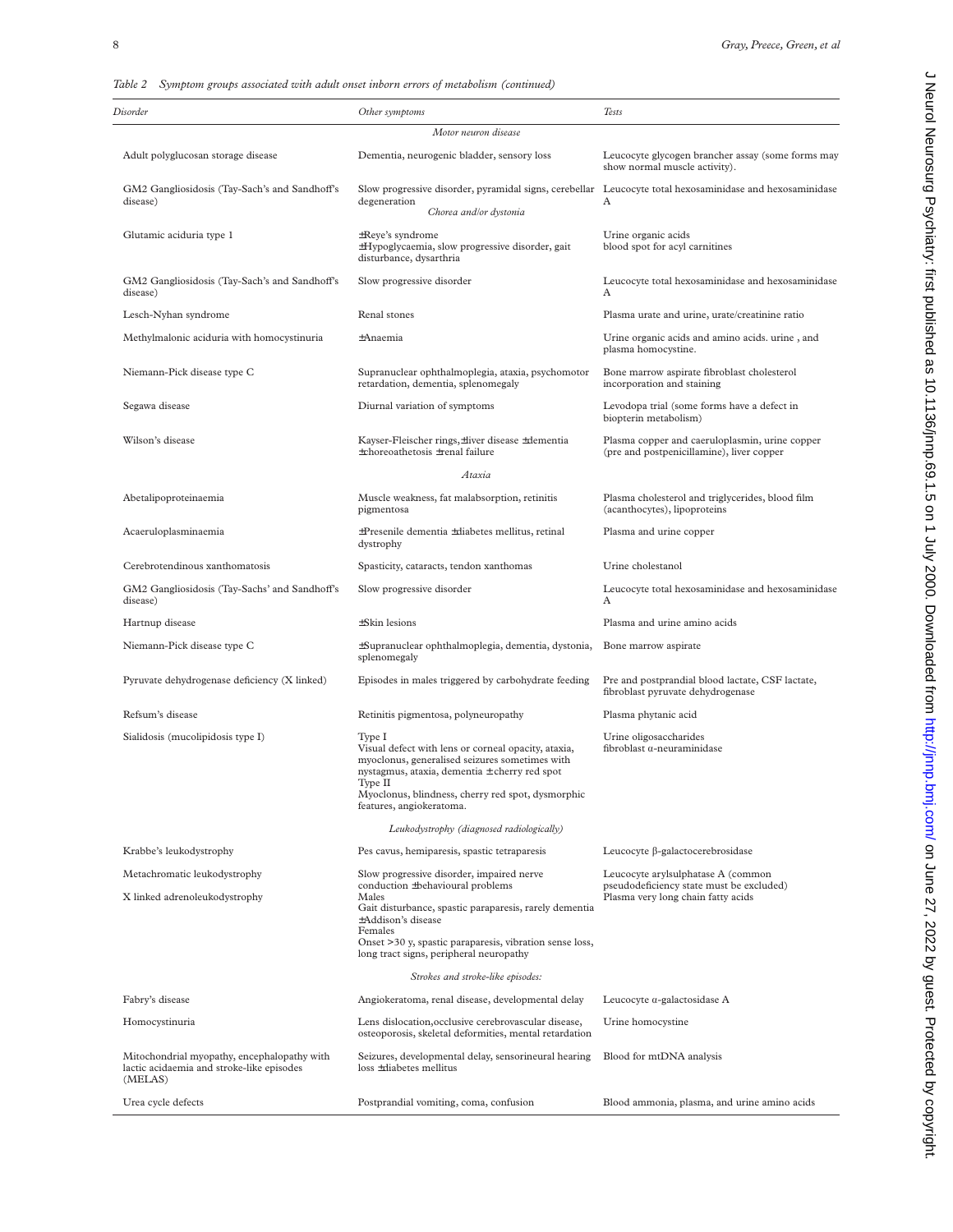*Table 2 Symptom groups associated with adult onset inborn errors of metabolism (continued)*

| Disorder                                                | Other symptoms                                                                                                                                                                                                                                                 | Tests                                                                                              |
|---------------------------------------------------------|----------------------------------------------------------------------------------------------------------------------------------------------------------------------------------------------------------------------------------------------------------------|----------------------------------------------------------------------------------------------------|
|                                                         | Behavioural and/or psychiatric disorders and/or dementia                                                                                                                                                                                                       |                                                                                                    |
| Acaeruloplasminaemia                                    | Ataxia, diabetes mellitus, retinal dystrophy                                                                                                                                                                                                                   | Plasma copper and caeruloplasmin, plasma iron and<br>ferritin                                      |
| Gaucher's disease type III                              | Horizontal supranuclear gaze defect, developmental<br>delay, hydrocephalus, skeletal abnormalities                                                                                                                                                             | Leucocyte $\beta$ -glucosidase, bone marrow aspirate                                               |
| Hartnup disease                                         | psychosis<br>Ataxia and skin lesions                                                                                                                                                                                                                           | Plasma and urine amino acids                                                                       |
| Homocystinuria (classic)                                | Occlusive cerebrovascular disease, dislocated lenses,<br>osteoporosis, skeletal deformities.                                                                                                                                                                   | Urine and plasma homocystine and methionine.                                                       |
| Homocystinuria (remethylation defect)                   | Paraesthesia, limb weakness, mental retardation                                                                                                                                                                                                                | Urine and plasma homocystine and methionine.                                                       |
| Juvenile Batten's disease                               | Visual loss, seizures, retinitis pigmentosa                                                                                                                                                                                                                    | Skin or rectal biopsy for histological analysis, DNA<br>for the common deletion                    |
| Kuf's disease                                           | Dementia, psychosis, motor loss                                                                                                                                                                                                                                | Skin or rectal biopsy for histological analysis                                                    |
| Metachromatic leukodystrophy                            | Slow progressive disorder, impaired nerve<br>conduction, leukodystrophy                                                                                                                                                                                        | Leucocyte arylsulphatase A (pseudodeficiency state<br>must be excluded)                            |
| Niemann-Pick disease type C                             | Vertical supranuclear ophthalmoplegia, psychomotor<br>retardation, ataxia, dystonia, splenomegaly                                                                                                                                                              | Bone marrow aspirate, fibroblast cholesterol<br>incorporation and staining                         |
| Ornithine transcarbamylase deficiency                   | Episodic symptoms (often postprandial), sleep<br>disorders, comatose episodes                                                                                                                                                                                  | Plasma ammonia (1h postprandial), plasma amino<br>acids, urine amino acids and orotic acid         |
| Porphyriria                                             | Limb, neck, or chest pain, muscle weakness,<br>abdominal pain, photosensitivity.                                                                                                                                                                               | Urine and fecal porphyrins, urine delta<br>aminolaevulinic acid and porphobilinogen                |
| Wilson's disease                                        | Kayser-Fleischer rings ±liver disease, dysarthria, loss<br>of coordination, pseudobulbar palsy, parkinsonian<br>features                                                                                                                                       | Plasma copper and caeruloplasmin                                                                   |
| X linked adrenoleukodystrophy                           | Gait disturbance ±Addison's disease<br>leukodystrophy, spastic paraparesis, impotence                                                                                                                                                                          | Plasma very long chain fatty acids                                                                 |
|                                                         | Eye disorders                                                                                                                                                                                                                                                  |                                                                                                    |
| Cerebrotendinous xanthomatosis                          | Spasticity, cataracts, tendon xanthomas                                                                                                                                                                                                                        | Urine cholestanol                                                                                  |
| Galactokinase deficiency                                | Cataracts                                                                                                                                                                                                                                                      | Postprandial urine sugar, chromatography                                                           |
| Gaucher's disease type III                              | Horizontal supranuclear gaze defect, developmental<br>delay, hydrocephalus, skeletal abnormalities,<br>psychosis                                                                                                                                               | Leucocyte $\beta$ -glucosidase                                                                     |
| Homocystinuria (classic form)                           | Lens dislocation, occlusive cerebrovascular disease,<br>osteoporosis, skeletal deformities, mental retardation                                                                                                                                                 | Urine and plasma homocystine and methionine                                                        |
| Hyperornithinaemia with gyrate atrophy of the<br>retina | Optic atrophy                                                                                                                                                                                                                                                  | Plasma and urine amino acids (ornithine)                                                           |
| Juvenile Batten's disease                               | Seizures, visual loss, retinitis pigmentosa, dementia                                                                                                                                                                                                          | Skin or rectal biopsy for histological analysis, blood<br>for DNA analysis for the common mutation |
| Leber's hereditary optic atrophy                        | Bilateral optic atrophy (may be alcohol or tobacco<br>triggered)                                                                                                                                                                                               | Blood for mtDNA analysis                                                                           |
| Neuropathy ataxia and retinitis pigmentosa<br>(NARP)    | Retinitis pigmentosa, ataxia, neuropathy                                                                                                                                                                                                                       | Blood for mtDNA analysis                                                                           |
| Niemann-Pick disease type C                             | Psychomotor retardation leading to dementia ataxia<br>with dystonia, vertical supranuclear ophthalmoplegia                                                                                                                                                     | Bone marrow aspirate, fibroblast cholesterol uptake<br>and staining.                               |
| Oculocutaneous albinism                                 | Pale complexion, blue eyes                                                                                                                                                                                                                                     | Hair follicle tyrosinase                                                                           |
| Refsum's disease                                        | Peripheral neuropathy, retinitis pigmentosa,<br>cerebellar ataxia                                                                                                                                                                                              | Plasma phytanic acid                                                                               |
| Sialidosis (mucolipidosis type I)                       | Type I<br>Visual defect with lens or corneal opacityataxia,<br>myoclonus, generalised seizures sometimes with<br>nystagmus, ataxia, dementia $\pm$ cherry red spot<br>Type II<br>Myoclonus, blindness, cherry red spot, dysmorphic<br>features, angiokeratoma. | Urine oligosaccharides<br>Fibroblast $\alpha$ -neuraminidase                                       |
| Tyrosinaemia type II                                    | Cataracts, skin lesions, slight developmental delay                                                                                                                                                                                                            | Plasma and urine amino acids                                                                       |
| Wilson's disease                                        | Cataracts, Kayser-Fleischer rings, liver disease,<br>dementia, renal failure, parkinsonian features,<br>dysarthria, loss of coordination of voluntary<br>movement.                                                                                             | Plasma copper and caeruloplasmin                                                                   |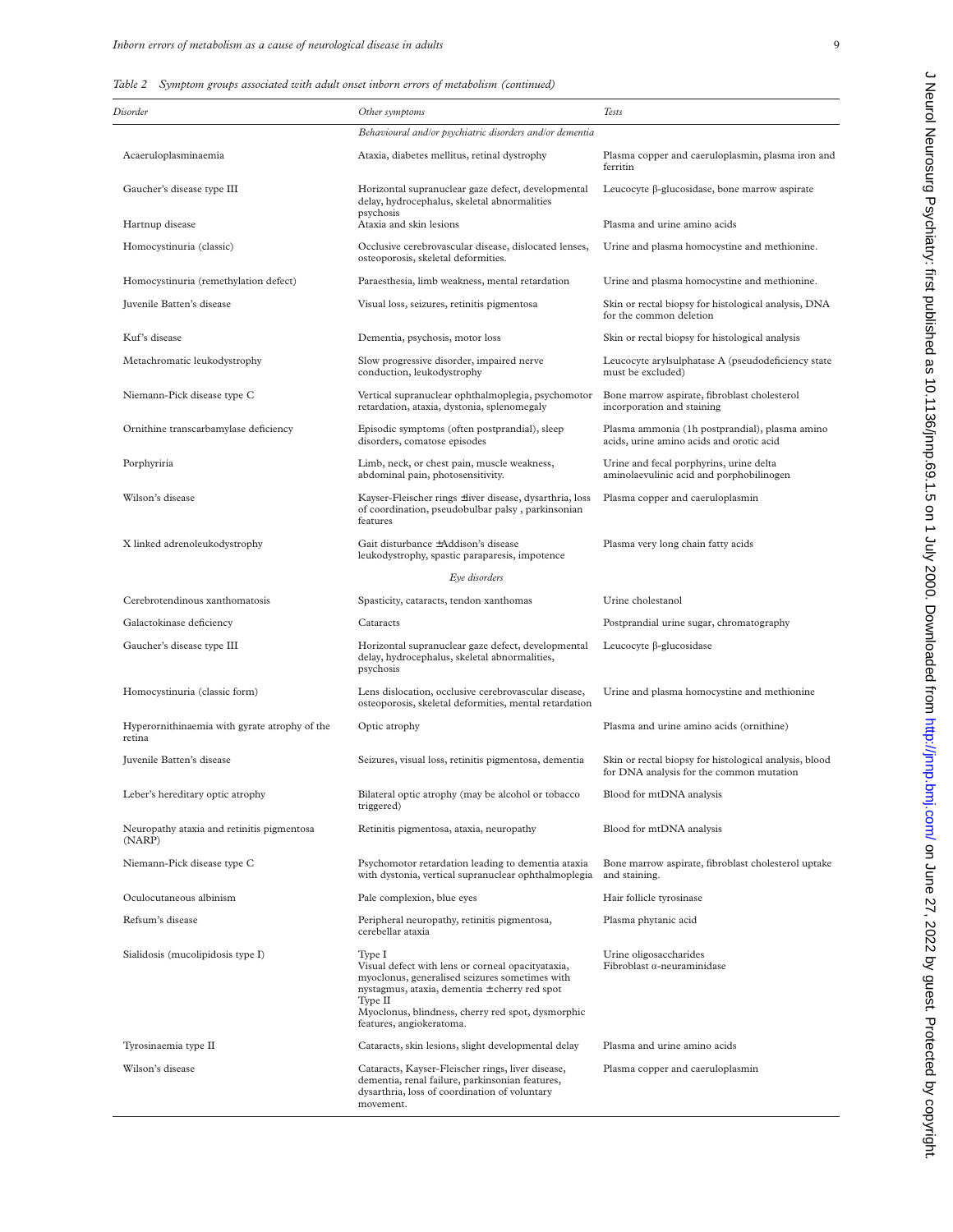*Table 2 Symptom groups associated with adult onset inborn errors of metabolism (continued)*

| Disorder                                  | Other symptoms                                                                                                                                                                                                                                          | Tests                                                                           |  |
|-------------------------------------------|---------------------------------------------------------------------------------------------------------------------------------------------------------------------------------------------------------------------------------------------------------|---------------------------------------------------------------------------------|--|
| Epilepsy                                  |                                                                                                                                                                                                                                                         |                                                                                 |  |
| Electron transport chain disorders        | Any combination of symptoms                                                                                                                                                                                                                             | CSF and blood lactate, blood mtDNA analysis,<br>muscle biopsy for enzyme assay. |  |
| Juvenile Batten's disease                 | Visual loss                                                                                                                                                                                                                                             | Skin or rectal biopsy for histological analysis, DNA<br>for the common mutation |  |
| Kuf's disease                             | Progressive myoclonic epilepsy                                                                                                                                                                                                                          | Skin or rectal biopsy for histological analysis                                 |  |
| Myoclonic epilepsy with ragged red fibres | Myoclonus                                                                                                                                                                                                                                               | Blood for mtDNA analysis.                                                       |  |
| Pyridoxine dependent seizures             | Persistent seizures responsive to pyridoxine                                                                                                                                                                                                            | Pyridoxine response trial (primary defect not known)                            |  |
| Sialidosis (mucolipidosis type I)         | Type I<br>Visual defect with lens or corneal opacityataxia,<br>myoclonus, generalised seizures sometimes with<br>nystagmus, ataxia, dementia±cherry red spot<br>Type II<br>Myoclonus, blindness, cherry red spot, dysmorphic<br>features, angiokeratoma | Urine oligosaccharides<br>Fibroblast $\alpha$ -neuraminidase                    |  |

homozygous for a common pseudodeficiency mutation in the arylsulphatase A gene.<sup>5</sup>

## AMINO ACID AND ORGANIC ACID DISORDERS

Because environmental factors such as diet and stress (for example, infection and surgery) influence the metabolism of patients with amino acid and organic acid disorders they may not present with symptoms in childhood because they may not have been exposed to these factors. The stress of dieting, increased dietary intake, prolonged exercise (as in sport or training), or pregnancy may trigger the first recognised attack.

Defects in the urea cycle such as ornithine transcarbamylase deficiency, argininosuccinic aciduria, or citrullinaemia can cause hyperammonaemia often associated with a metabolic alkalosis. In adults this may present with intermittent episodes of coma or behavioural disturbance, which may be confused with a psychiatric disorder.7–9

The fatty acid oxidation defects generally present with hypoglycaemia, which can be so severe as to cause coma or, if not managed promptly, sudden death. Although adults are more resistant to fasting than children (a fast of over 24 hours is usually required to produce hypoglycaemia and fat mobilisation) they may become hypoglycaemic.<sup>10</sup> Often detailed questioning about the clinical history will disclose what were probably mild hypoglycaemic attacks during childhood. The long chain fatty acid defects can also present with myoglobinuria and rhabdomyolysis after extreme exercise due to the inability of the skeletal muscle to utilise fatty acids for energy production.<sup>11</sup>

The carnitine transporter defect can result in very low cardiac muscle carnitine concentrations causing sudden death with a hypertrophic cardiomyopathy.<sup>12</sup> As most of the fatty acid oxidation defects are treatable disorders, it is very important that they are promptly diagnosed.

Homocystinuria can occur in some disorders due to defects in different enzymes involved in the degradation of homocystine. The "classic" form of the disease is due to a deficiency of cystathionine synthase. This disorder may present in adulthood as late as 40 years of age

with myopia, a history of thrombotic episodes, Marfanoid features, and mental retardation.<sup>1</sup> The presence of ectopia lentis is a useful diagnostic sign. As some show a favourable response to vitamin B6 administration it is important to diagnose this disorder at an early stage.

#### PEROXISOMAL DISORDERS

For many years the role of the peroxisome in mammalian biochemistry remained unknown. The discovery, in the 1970s, that some neurogenetic syndromes were due to defects in metabolic pathways within this organelle led to the recognition of this group of disorders as significant causes of paediatric mortality and morbidity.<sup>14</sup>

Milder forms of disorders such as Zellweger's syndrome and rhizomelic chondrodysplasia punctata exist, but adult onset forms of these disorders have not yet been reported. The most commonly encountered adult onset disease within this group is X linked adrenoleukodystrophy  $(X$  linked adrenomyelopathy).<sup>15</sup> The disorder is due to a defect in a peroxisomal membrane protein involved in the first step in the degradation of very long chain fatty acids (VLCFAs)—fatty acids with a chain length>24 carbons. These fatty acids are important components of brain lipids and their accumulation leads to demyelination which, in the childhood onset form, affects the brain, spinal cord, and peripheral nerves. In the adult onset form the brain is spared, the symptoms primarily reflecting demyelination of the spinal cord and peripheral nerves. The affected hemizygous males usually have a more severe presentation than the heterozygous females and the females may often present as "atypical multiple sclerosis".<sup>16</sup>

One important consequence of the accumulation of VLCFAs in the adrenal cortex is the development of adrenal dysfunction. This can present without overt neurological symptoms and if present in a relative of a patient with a demyelinating disease should raise the possibility of X linked adrenoleukodystrophy.<sup>15</sup> All male patients with Addison's disease in whom there is no established cause should be tested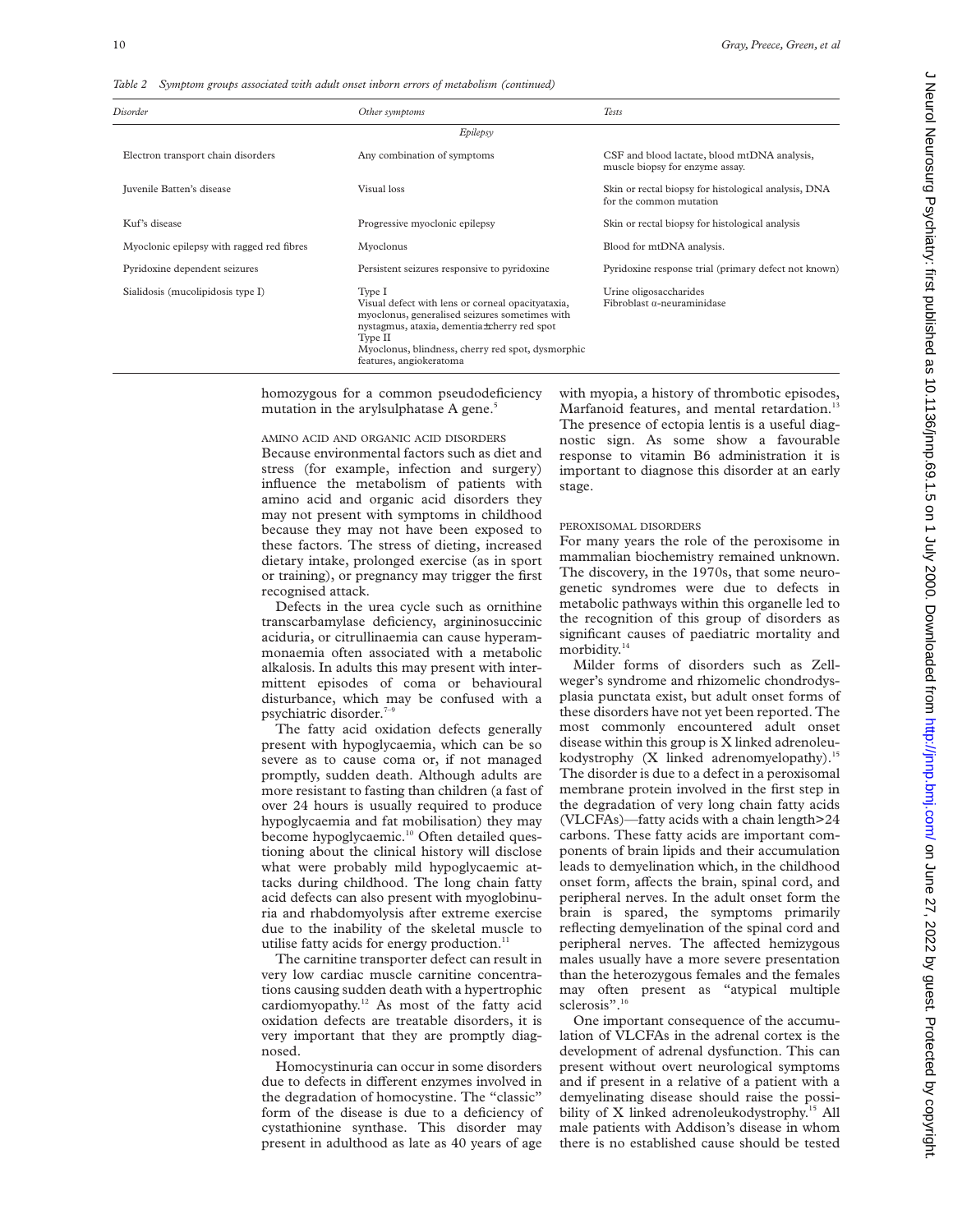for this disease by measurement of plasma VLCFAs.

## LACTIC ACIDAEMIAS

Increased blood lactate occurs in a wide range of acquired and genetic conditions and lacks specificity. In CNS disease often a more specific indicator of inherited disturbances in lactate metabolism is the finding of increased CSF lactate.17 Increased CSF lactate (>2.2 mmol/l) in the presence of a normal or only marginally increased blood lactate is suggestive of defective lactate metabolism within the CNS.

A useful aid to differential diagnosis is the presence or absence of hypoglycaemia. Hypoglycaemia suggests a defect in glycogen metabolism, gluconeogenesis, or fatty acid oxidation. The absence of hypoglycaemia suggests a defect in the electron transport chain, Kreb's cycle, or pyruvate dehydrogenase<sup>18</sup> although mtDNA depletion disorders may present with hypoglycaemia.<sup>19</sup>

Although to date no patients with adult onset symptoms with pyruvate dehydrogenase deficiency or a Kreb's cycle defect have been reported, many patients have been described with adult onset electron transport chain defects. Classically these present as myopathies with muscle weakness and ophthalmoplegia. However, it is now clear that patients can have a much wider range of clinical symptoms including endocrinological problems (diabetes mellitus, pseudohypoparathyroidism), $20$  cardiomyopathy (hypertrophic cardiomyopathy and the Wolf-Parkinson-White conduction  $defect$ ),<sup>21</sup> Fanconi syndrome,<sup>22</sup> and liver disease.<sup>23</sup> Any patient with multisystem disease, in whom the multiple abnormalities are not explicable as a "domino effect" or sequelae from primary organ dysfunction, should be investigated for an electron transport chain defect. This would require as a minimum the measurement of blood lactate and a blood sample for mitochondrial DNA analysis.

Some of the subunits of the electron transport chain are encoded by the mitochondrial DNA and some point mutations have been clearly associated with certain clinical groups with adult onset. These include Leber's hereditary optic atrophy (LHON), neuropathy ataxia and retinitis pigmentosa (NARP), mitochondrial encephalopathy with lactic acidaemia and stroke-like episodes (MELAS), and myoclonic epilepsy with ragged red fibres (MERRF).<sup>23</sup> Also a large proportion of patients with Kearns-Sayre syndrome and chronic progressive ophthalmoplegia (CPEO) have deletions in the mitochondrial DNA.<sup>24</sup> However, to diagnose these disorders a muscle biopsy is usually required, as the mutated DNA may not be present in an unaffected tissue such as blood or fibroblasts.<sup>25</sup> To detect defects in nuclear encoded electron transport chain subunits a muscle biopsy for enzyme assay is usually required.

DISORDERS OF THE GLYCOGENOLYTIC AND GLYCOLYTIC PATHWAYS

Glycogen catabolism to pyruvate generates ATP, which is used for biosynthetic reactions and for muscle contraction. It is an anaerobic pathway that predominates in type IIb muscle fibres but is also a major pathway in type IIa fibres. A defect in this pathway results in impaired ATP production in muscle manifesting as exercise intolerance and in excess glycogen storage. If the liver pathway is also affected hypoglycaemia or liver disease may also result.

The most commonly recognised adult onset disorder within this group is glycogen storage disease type V (McArdle's disease) which is due to a deficiency of a muscle specific glycogen phosphorylase.26 It is often associated with a "second wind" phenomenon wherein the pain associated with moderate exercise progressively disappears even if exercise is prolonged. The mechanism for this is not as yet clearly defined; however, it is thought to be related to increased blood flow after ischaemic exercise and to fat mobilisation to provide fatty acids for energy production in muscle. Defects in the enzymes responsible for the activator system for glycogen phosphorylase (for example, phosphorylase b kinase) may also present with muscle weakness although liver disease or cardiomyopathy may also have been noted at some time.<sup>27</sup>

There is an atypical presentation of a glycogen brancher enzyme deficiency called adult polyglucosan body disease. Although in children this disorder presents with liver or muscle disease it presents in these adults with purely neurological symptoms<sup>28</sup> with progressive upper and lower motor neuron disease, sensory loss, neurogenic bladder, and dementia. The CNS has a functional pathway for glycogen catabolism (although glucose cannot be released extracellularly) and these abnormalities may reflect the importance of this pathway in normal CNS function.

There is a range of disorders due to deficiencies in the enzymes of the glycolytic pathway. They present with muscle weakness and exercise intolerance. In some cases, as the gene involved also codes for an erythrocyte enzyme, they may present with haemolytic anaemia.<sup>26</sup>

Phosphofructokinase deficiency (Tauri's disease) overlaps both groups in that whereas the enzyme is part of the glycolytic pathway there is moderate glycogen storage. However, there are no hepatological symptoms and hypoglycaemia is not a feature.

These disorders are usually diagnosed on muscle biopsy by enzyme analysis in a specialist centre. There is a common mutation for McArdle's disease, which may obviate the need for a biopsy if it is detected by DNA analysis of blood.29 Disorders of the glycolytic pathway which affect erythrocyte as well as muscle function may also be detectable by assays in red cells.

## OTHER DISORDERS

Disorders such as Wilson's disease<sup>30</sup> and porphyrias<sup>31</sup> are well established as adult inborn errors of metabolism. However, it is not